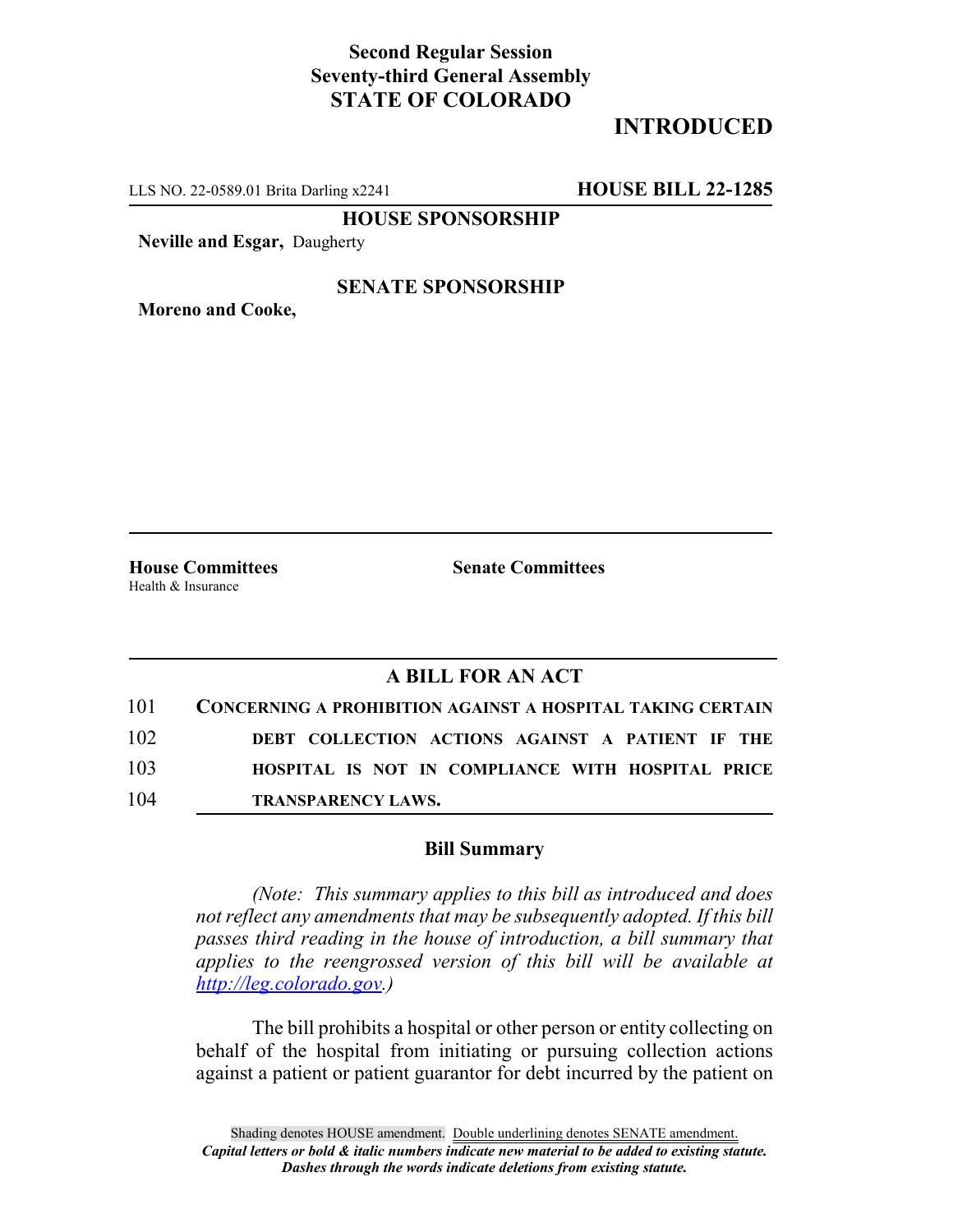the date or dates of service when the hospital was not in compliance with federal hospital price transparency laws.

Nothing in the bill:

- ! Prohibits a hospital from billing a patient or health insurer for items or services provided to the patient; or
- Requires a hospital to refund a payment made to the hospital for items or services provided to a patient.

A hospital that initiates or pursues a prohibited collection action is subject to a penalty equal to the amount of the debt and must refund any amount paid on the debt and pay attorney fees and costs.

The bill makes attempting to collect the debt an unfair practice under the "Colorado Fair Debt Collections Act".

The bill authorizes the department of public health and environment, in considering a hospital's license renewal application, to consider whether the hospital is or has been in compliance with federal hospital price transparency laws.

| $\mathbf{1}$   | Be it enacted by the General Assembly of the State of Colorado:       |
|----------------|-----------------------------------------------------------------------|
| $\overline{2}$ | <b>SECTION 1.</b> In Colorado Revised Statutes, add part 8 to article |
| 3              | 3 of title 25 as follows:                                             |
| $\overline{4}$ | PART <sub>8</sub>                                                     |
| 5              | CONSUMER PROTECTION RELATING TO                                       |
| 6              | HOSPITAL PRICE TRANSPARENCY                                           |
| 7              | 25-3-801. Legislative declaration. (1) THE GENERAL ASSEMBLY           |
| 8              | FINDS AND DECLARES THAT:                                              |
| 9              | SECTION 1001 OF THE "PATIENT PROTECTION<br>(a)<br>AND                 |
| 10             | AFFORDABLE CARE ACT OF 2010", PUB.L. 111-148, AS AMENDED BY           |
| 11             | SECTION 10101 OF THE "HEALTH CARE AND EDUCATION RECONCILIATION        |
| 12             | ACT OF 2010", PUB.L. 111-152, AMENDED TITLE XXVII OF THE "PUBLIC      |
| 13             | HEALTH SERVICE ACT", PUB.L. 78-410, IN PART, BY ADDING A NEW          |
| 14             | SECTION 2718(e), REQUIRING, IN PART, THAT EACH HOSPITAL OPERATING     |
| 15             | WITHIN THE UNITED STATES ESTABLISH, UPDATE, AND MAKE PUBLIC A LIST    |
| 16             | OF THE HOSPITAL'S STANDARD CHARGES FOR THE ITEMS AND SERVICES         |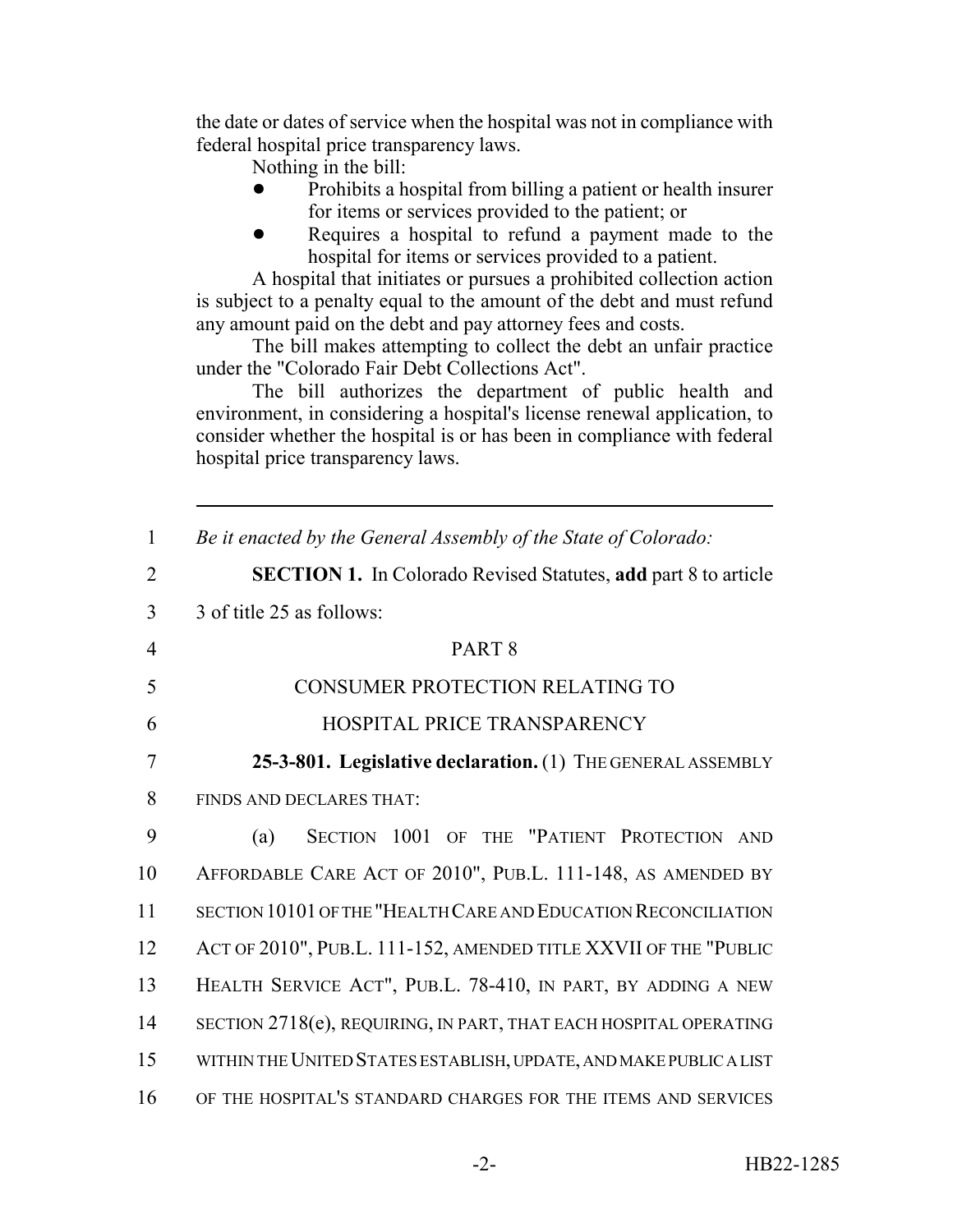THAT THE HOSPITAL PROVIDES;

 (b) EFFECTIVE JANUARY 1, 2021, THE FEDERAL CENTERS FOR MEDICARE AND MEDICAID SERVICES PUBLISHED THE FINAL RULE TO 4 IMPLEMENT THE LAW, CODIFIED AT 45 CFR 180;

 (c) IN ITS SUMMARY OF THE FINAL RULE, CMS STATES THAT INFORMATION ON HOSPITAL STANDARD CHARGES IS NECESSARY FOR THE PUBLIC TO "MAKE MORE INFORMED DECISIONS ABOUT THEIR CARE" AND THAT THE "IMPACT OF THESE FINAL POLICIES WILL HELP TO INCREASE MARKET COMPETITION, AND ULTIMATELY DRIVE DOWN THE COST OF HEALTH CARE SERVICES, MAKING THEM MORE AFFORDABLE FOR ALL PATIENTS";

 (d) ON JULY 9, 2021, PRESIDENT BIDEN, BUILDING UPON EFFORTS OF PAST PRESIDENTS, ISSUED THE "EXECUTIVE ORDER ON PROMOTING COMPETITION IN THE AMERICAN ECONOMY", DIRECTING THE SECRETARY OF THE UNITED STATES DEPARTMENT OF HEALTH AND HUMAN SERVICES TO SUPPORT NEW AND EXISTING PRICE TRANSPARENCY INITIATIVES FOR HOSPITALS;

 (e) HEALTH-CARE PRICE TRANSPARENCY IS IN THE BEST INTEREST OF ALL COLORADANS, INCLUDING:

**(I) THE STATE GOVERNMENT, WHICH PURCHASES HEALTH-CARE** 21 SERVICES FOR ALMOST A OUARTER OF ALL COLORADANS;

**(II) COLORADO BUSINESSES, WHICH FUND EMPLOYEE MEDICAL** EXPENSES; AND

 (III) COLORADO RESIDENTS, WHO ULTIMATELY BEAR THE BRUNT OF HIGH HEALTH-CARE COSTS IN THE FORM OF HIGHER TAXES, LOWER WAGES, AND RESIDENTS' OWN OUT-OF-POCKET SPENDING;

(f) MOREOVER, HEALTH-CARE PRICES IN COLORADO ARE AMONG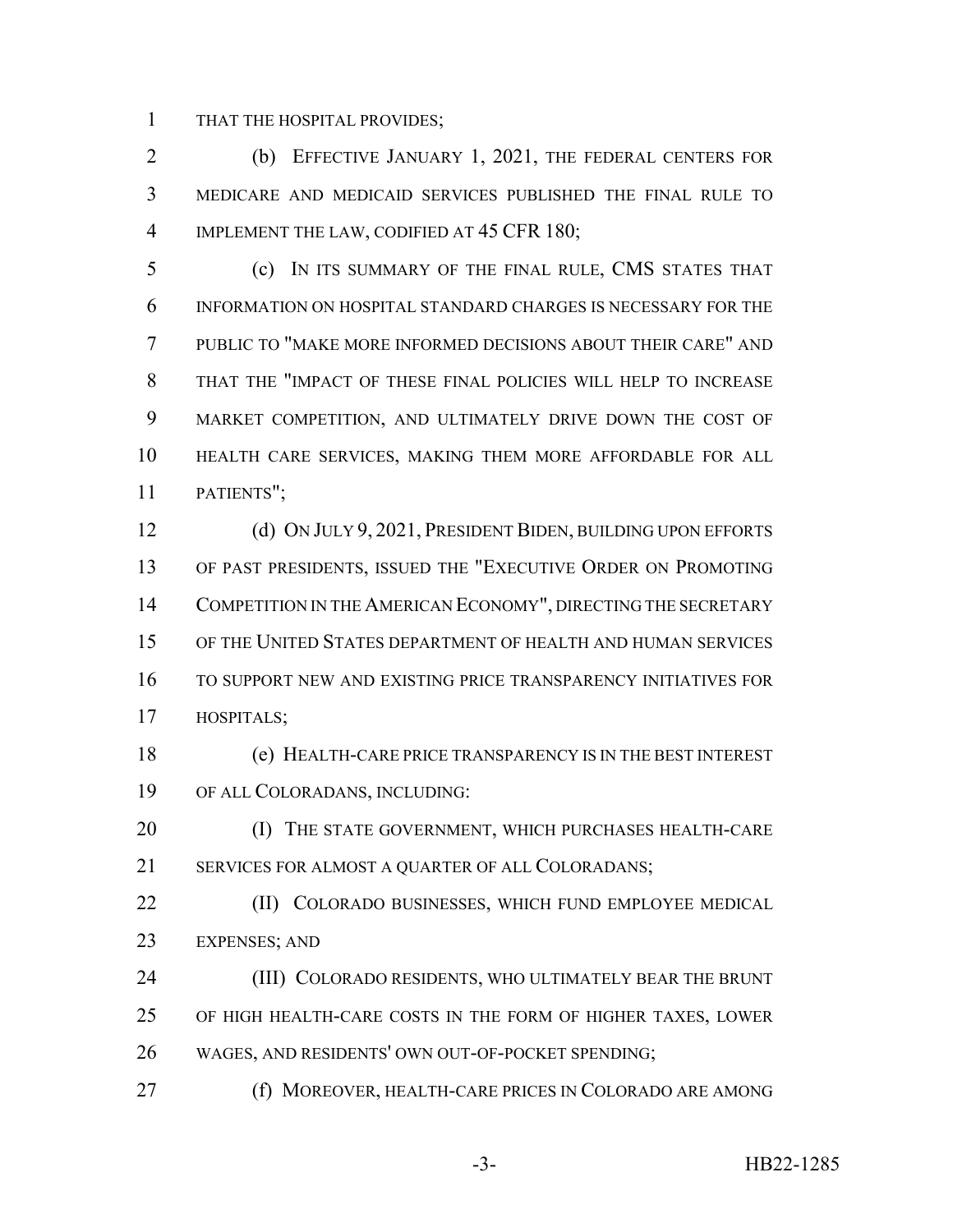THE HIGHEST IN THE NATION;

 (g) HOWEVER, NOT ALL COLORADO HOSPITALS ARE IN COMPLIANCE WITH ALL OF THE DISCLOSURE REQUIREMENTS UNDER FEDERAL LAW AND OTHER STATE LAWS GOVERNING HEALTH-CARE PRICE TRANSPARENCY; AND

 (h) THIS LACK OF COMPLIANCE WITH HEALTH-CARE PRICE TRANSPARENCY LAWS BY COLORADO HOSPITALS DECREASES THE LIKELIHOOD THAT COLORADO CONSUMERS WILL BE FULLY AWARE OF AFFORDABLE HEALTH-CARE OPTIONS BEFORE PURCHASING ITEMS AND SERVICES FROM HOSPITALS, PLACING HEALTH-CARE CONSUMERS AT GREATER RISK OF COLLECTION ACTIONS AND OTHER ADVERSE ACTIONS 12 RELATING TO UNPAID MEDICAL BILLS.

 (2) THEREFORE, THE GENERAL ASSEMBLY FINDS AND DECLARES THAT IT IS IMPERATIVE TO PROTECT COLORADO HEALTH-CARE CONSUMERS FROM COLLECTION ACTIONS AND OTHER ADVERSE ACTIONS TAKEN BY COLORADO HOSPITALS DURING THE TIME WHEN THE HOSPITAL WAS NOT IN COMPLIANCE WITH HOSPITAL PRICE TRANSPARENCY LAWS INTENDED TO PROTECT HEALTH-CARE CONSUMERS.

 **25-3-802. Definitions.** AS USED IN THIS SECTION, UNLESS THE CONTEXT OTHERWISE REQUIRES:

21 (1) "COLLECTION ACTION" MEANS ANY OF THE FOLLOWING 22 ACTIONS TAKEN WITH RESPECT TO A DEBT FOR ITEMS AND SERVICES THAT WERE PURCHASED FROM OR PROVIDED TO A PATIENT BY A HOSPITAL ON A DATE DURING WHICH THE HOSPITAL WAS NOT IN COMPLIANCE WITH HOSPITAL PRICE TRANSPARENCY LAWS:

 (a) ATTEMPTING TO COLLECT A DEBT FROM A PATIENT OR PATIENT GUARANTOR, WHETHER BY THE HOSPITAL, AN INDEPENDENT BILLING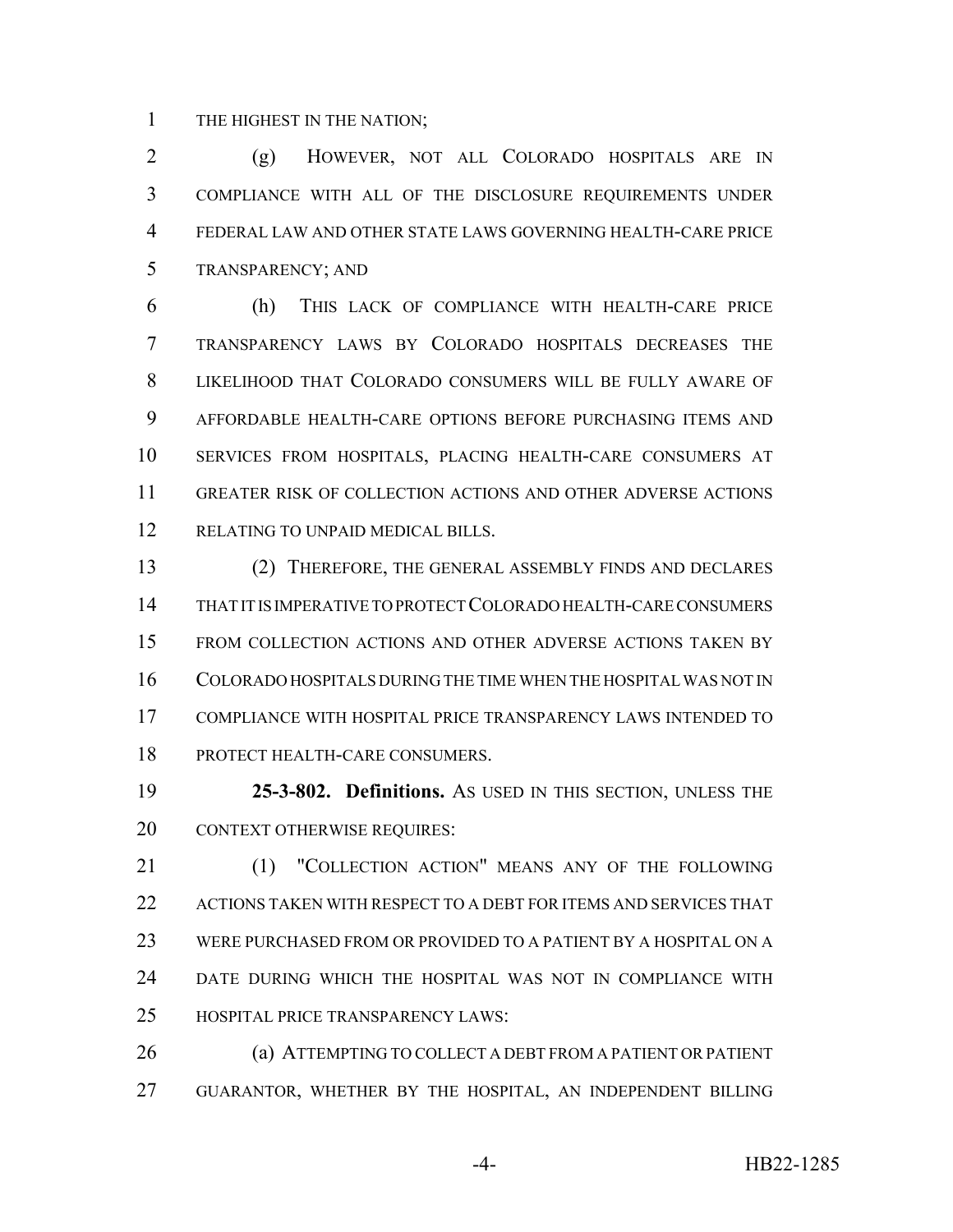OFFICE, A DEBT COLLECTOR AS DEFINED IN SECTION 5-16-103 (9), A COLLECTION AGENCY AS DEFINED IN SECTION 5-16-103 (3), OR OTHER THIRD PARTY RETAINED BY OR ON BEHALF OF THE HOSPITAL; (b) SUING THE PATIENT OR PATIENT GUARANTOR, OR ENFORCING

 AN ARBITRATION OR MEDIATION CLAUSE IN ANY HOSPITAL DOCUMENTS INCLUDING CONTRACTS, AGREEMENTS, STATEMENTS, OR BILLS; OR

 (c) DIRECTLY OR INDIRECTLY CAUSING A REPORT TO BE MADE TO A CONSUMER REPORTING AGENCY, AS DEFINED IN SECTION 5-16-103 (6). (2) "DEBT" HAS THE SAME MEANING AS SET FORTH IN SECTION

5-16-103.

 (3) "FEDERAL CENTERS FOR MEDICARE AND MEDICAID SERVICES" OR "CMS" MEANS THE CENTER FOR MEDICARE AND MEDICAID SERVICES IN THE UNITED STATES DEPARTMENT OF HEALTH AND HUMAN SERVICES.

 (4) "HOSPITAL" MEANS, CONSISTENT WITH 45 CFR 180.20, A HOSPITAL:

 (a) LICENSED OR CERTIFIED BY THE DEPARTMENT PURSUANT TO SECTION 25-1.5-103 (1)(a); OR

 (b) APPROVED BY THE DEPARTMENT AS MEETING THE STANDARDS ESTABLISHED FOR LICENSING A HOSPITAL.

 (4) "HOSPITAL PRICE TRANSPARENCY LAWS" MEANS SECTION 21 2718(e) OF THE "PUBLIC HEALTH SERVICE (PHS) ACT", PUB.L. 78-410, AS AMENDED, AND RULES ADOPTED BY THE UNITED STATES DEPARTMENT OF HEALTH AND HUMAN SERVICES IMPLEMENTING SECTION 2718 (e).

 (5) "ITEMS AND SERVICES" OR "ITEMS OR SERVICES" MEANS "ITEMS AND SERVICES" AS DEFINED IN 45 CFR 180.20.

 **25-3-803. Failure to comply with hospital price transparency laws - prohibiting collection of debt - penalty.** (1) ON AND AFTER THE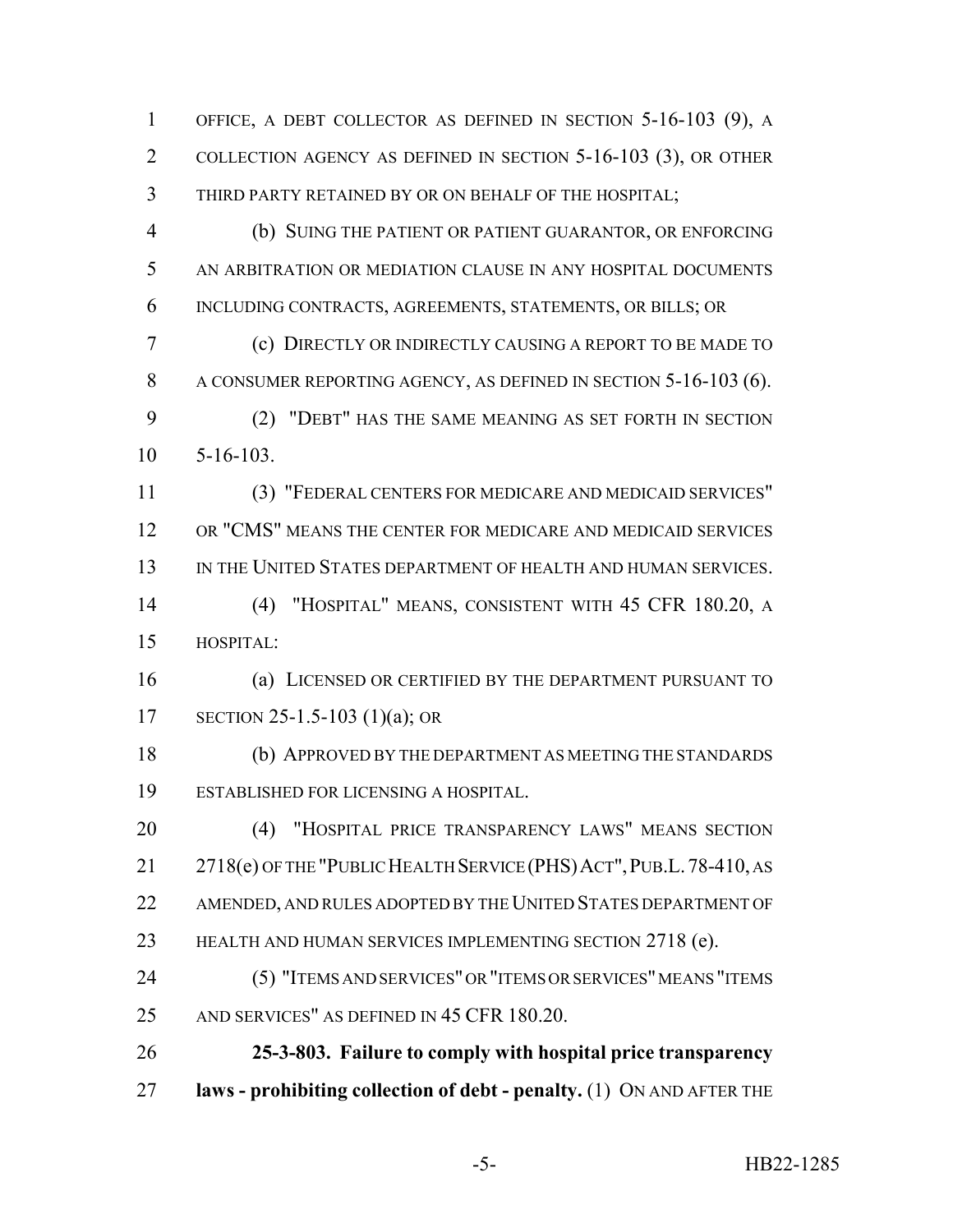EFFECTIVE DATE OF THIS SECTION, A HOSPITAL THAT IS NOT IN COMPLIANCE WITH HOSPITAL PRICE TRANSPARENCY LAWS ON THE DATE THAT ITEMS OR SERVICES ARE PURCHASED FROM OR PROVIDED TO A PATIENT BY THE HOSPITAL SHALL NOT INITIATE OR PURSUE A COLLECTION ACTION AGAINST THE PATIENT OR PATIENT GUARANTOR FOR A DEBT OWED FOR THE ITEMS OR SERVICES.

 (2) A HOSPITAL THAT INITIATES OR PURSUES A COLLECTION ACTION FOR A DEBT AGAINST A PATIENT OR PATIENT GUARANTOR IN VIOLATION OF THIS SECTION:

 (a) SHALL REFUND THE PAYER ANY AMOUNT OF THE DEBT THE PAYER HAS PAID AND SHALL PAY A PENALTY TO THE PATIENT OR PATIENT 12 GUARANTOR IN AN AMOUNT EQUAL TO THE TOTAL AMOUNT OF THE DEBT; (b) SHALL DISMISS OR CAUSE TO BE DISMISSED ANY COURT ACTION WITH PREJUDICE AND PAY ANY ATTORNEY FEES AND COSTS INCURRED BY 15 THE PATIENT OR PATIENT GUARANTOR RELATING TO THE ACTION; AND (c) REMOVE OR CAUSE TO BE REMOVED FROM THE PATIENT'S OR PATIENT GUARANTOR'S CREDIT REPORT ANY REPORT MADE TO A

CONSUMER REPORTING AGENCY RELATING TO THE DEBT.

19 (3) NOTHING IN THIS PART 8:

 (a) PROHIBITS A HOSPITAL FROM BILLING A PATIENT, PATIENT GUARANTOR, OR THIRD-PARTY PAYER, INCLUDING HEALTH INSURER, FOR 22 ITEMS OR SERVICES PROVIDED TO THE PATIENT; OR

 (b) REQUIRES A HOSPITAL TO REFUND ANY PAYMENT MADE TO THE 24 HOSPITAL FOR ITEMS OR SERVICES PROVIDED TO THE PATIENT, SO LONG AS 25 NO COLLECTION ACTION IS TAKEN IN VIOLATION OF THIS PART 8.

 **SECTION 2.** In Colorado Revised Statutes, 5-16-108, **add** (1)(m) as follows: